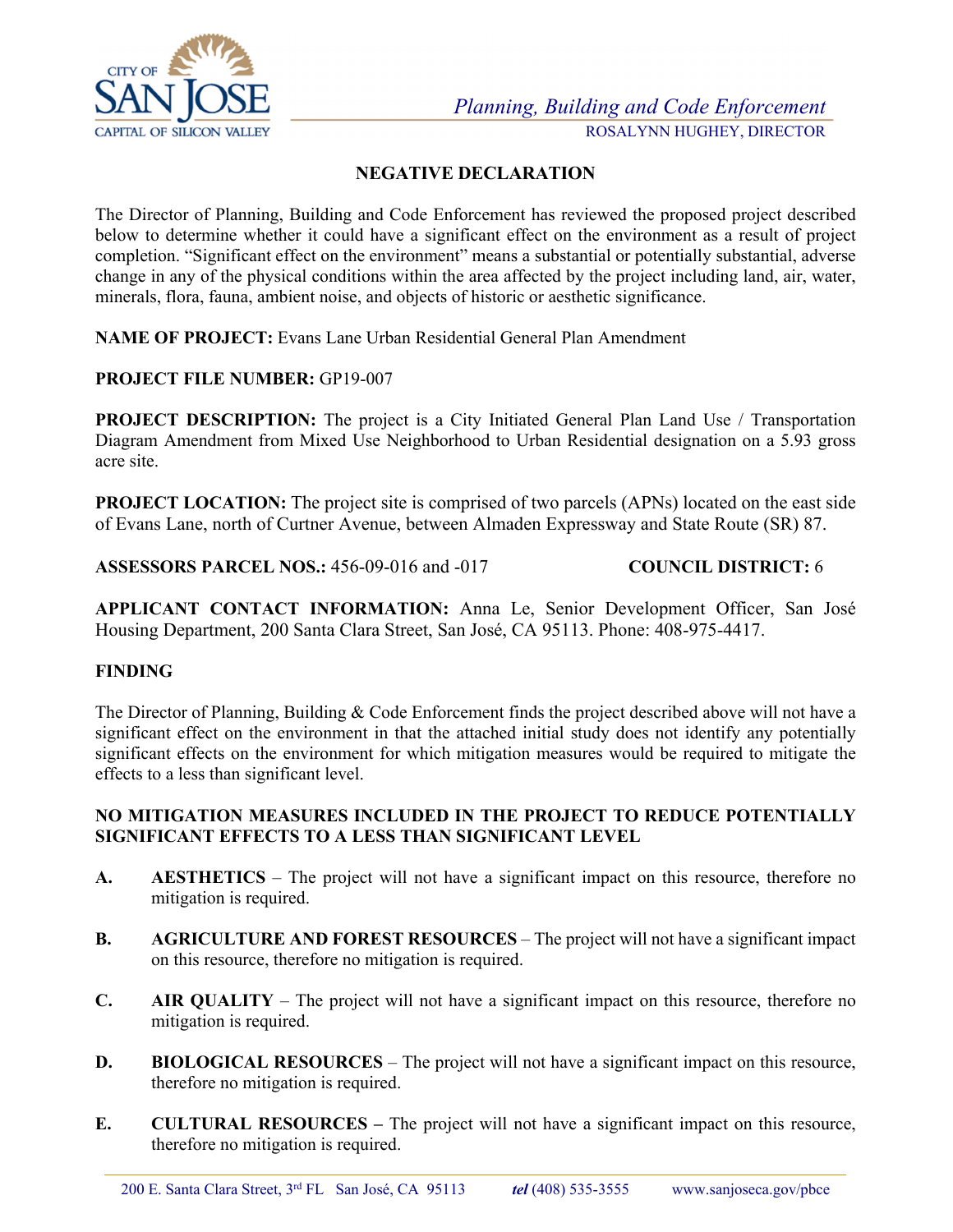- **F. ENERGY** The project will not have a significant impact on this resource.
- **G.** GEOLOGY AND SOILS The project will not have a significant impact on this resource, therefore no mitigation is required.
- **H. GREENHOUSE GAS EMISSIONS** The project will not have a significant impact on this resource, therefore no mitigation is required.
- **I.** HAZARDS AND HAZARDOUS MATERIALS The project will not have a significant impact on this resource, therefore no mitigation is required.
- **J.** HYDROLOGY AND WATER QUALITY The project will not have a significant impact on this resource, therefore no mitigation is required.
- **K.** LAND USE AND PLANNING The project will not have a significant impact on this resource, therefore no mitigation is required.
- **L. MINERAL RESOURCES**  The project will not have a significant impact on this resource, therefore no mitigation is required.
- **M. NOISE**  The project will not have a significant impact on this resource, therefore no mitigation is required.
- **N.** POPULATION AND HOUSING The project will not have a significant impact on this resource, therefore no mitigation is required.
- **O.** PUBLIC SERVICES The project will not have a significant impact on this resource, therefore no mitigation is required.
- **P.** RECREATION The project will not have a significant impact on this resource, therefore no mitigation is required.
- **Q. TRANSPORTATION** / **TRAFFIC** The project will not have a significant impact on this resource, therefore no mitigation is required.
- **R. TRIBAL CULTURAL RESOURCES**  This project will not have a significant impact on this resource, therefore no mitigation is required.
- **S. UTILITIES AND SERVICE SYSTEMS**  The project will not have a significant impact on this resource, therefore no mitigation is required.
- **T. WILDFIRE**  This project will not have a significant impact on this resource, therefore no mitigation is required.

#### **U. MANDATORY FINDINGS OF SIGNIFICANCE**

The project will not substantially reduce the habitat of a fish or wildlife species, be cumulatively considerable, or have a substantial adverse effect on human beings, therefore no mitigation is required.